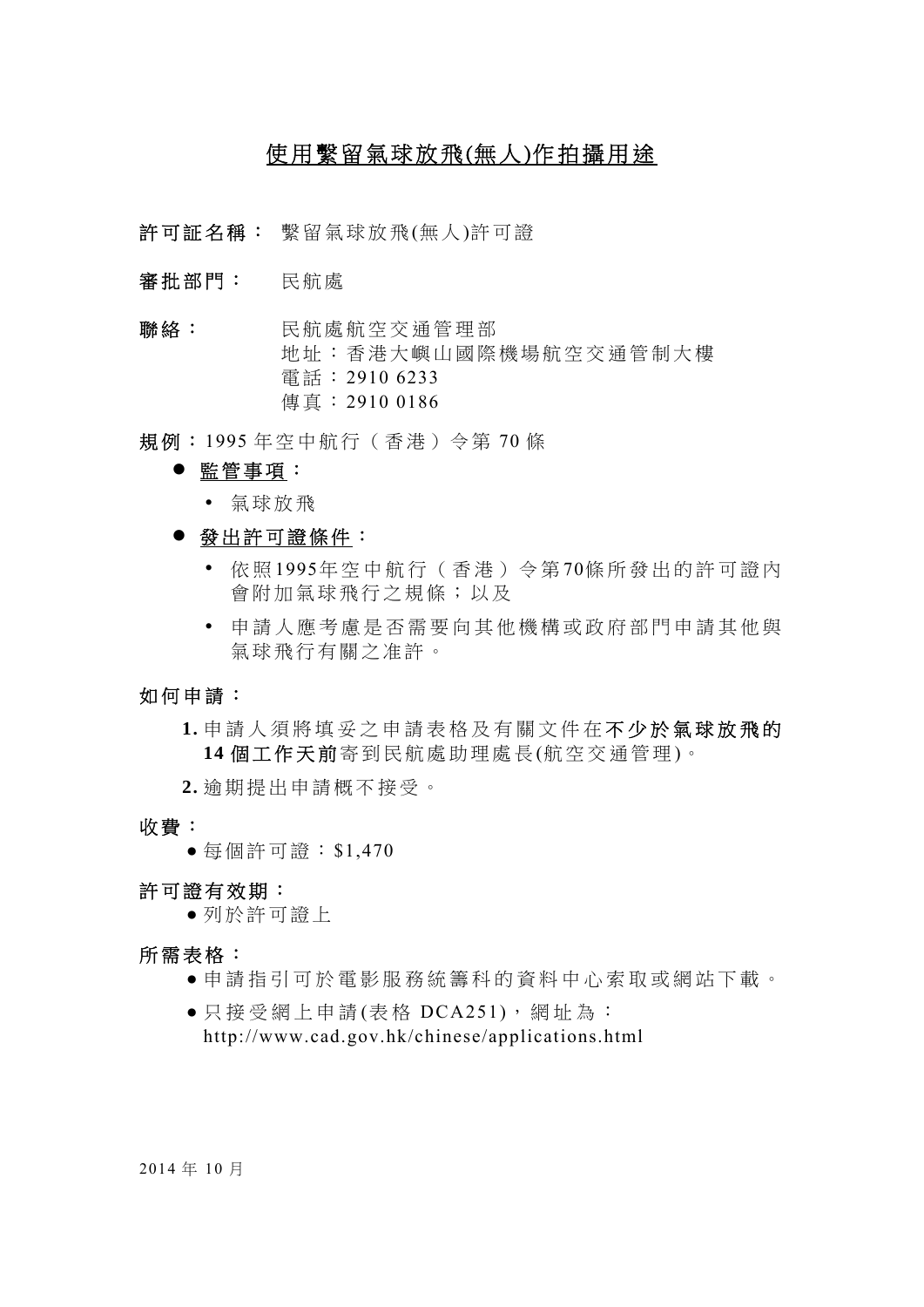# 只供參考

〈如需申請,請填寫載於 http://www.cad.gov.hk/chinese/applications.html 的電子表格〉



香港特別行政區政府

## 民航處 **Civil Aviation Department**

The Government of the Hong Kong Special Administrative Region

# **Application for Flying Captive Balloon (No persons on board) (Form e-DCA 251)**

### **\* Applicants will be charged in accordance with Hong Kong Air Navigation (Fees) Regulations (CAP. 448 sub.leg. D)**

### **\* Please read the attached NOTES at Page 2 carefully before completing this form.**

| 1. | Name of applicant (see Note 4)                                                                           |                                                                                                                                    |
|----|----------------------------------------------------------------------------------------------------------|------------------------------------------------------------------------------------------------------------------------------------|
| 2. | Company address                                                                                          |                                                                                                                                    |
|    | <b>Contact Person</b>                                                                                    | $\Box$ $_{\rm Mr.}$ $\Box$<br>Ms.                                                                                                  |
| 3. | Telephone No.                                                                                            |                                                                                                                                    |
|    | Fax No.                                                                                                  |                                                                                                                                    |
| 4. | Contact e-mail address                                                                                   |                                                                                                                                    |
| 5. | Any former balloon operation experience<br>in HK? If yes, state when                                     | O<br>$_{\mathsf{Yes}}$ $\Box$<br><b>No</b>                                                                                         |
| 6. | Type of balloon                                                                                          | С<br>Helium $\square$<br>other type                                                                                                |
| 7. | Number of balloons flown                                                                                 |                                                                                                                                    |
| 8. | Linear dimensions of balloon(s)                                                                          | О<br>diameter for spherical $\square$<br>length x width x height                                                                   |
| 9. | Height of balloon above anchor point                                                                     | metres (including height of balloon)                                                                                               |
|    | 10. Height of anchor point above ground level<br>if on elevated structure, e.g. rooftop (see<br>Note 5c) | metres                                                                                                                             |
|    | 11. Dimension of clear area (see Note 5b and<br>5c)                                                      | O<br>radius from anchor point<br>length x width                                                                                    |
|    | 12. No. of anchor(s) and weight (each)                                                                   | nos.<br>kilograms                                                                                                                  |
|    | 13. Length and number of anchor ropes                                                                    | metres<br>nos.                                                                                                                     |
|    | 14. Lifting force of balloon (see Note 5e)                                                               | kilograms                                                                                                                          |
|    | 15. Maxmium Take-Off Weight (MTOW) of<br>balloon (see Note 5e)                                           | kilograms                                                                                                                          |
|    | 16. Balloon manufacturer's wind limitation<br>(see Note 5e)                                              | knots                                                                                                                              |
|    | 17. Proposed date(s) of flight (inclusive)<br>(see 5f)                                                   | <b>Start Date</b><br><b>End Date</b>                                                                                               |
|    | 18. Proposed time(s) of flight (inclusive)                                                               | $00\,$<br>$\overline{00}$<br>$\mathbb{I}_{\text{min}}$ (local)<br><b>Start Time</b><br>$00\,$<br>$00\,$<br>End Time<br>min (local) |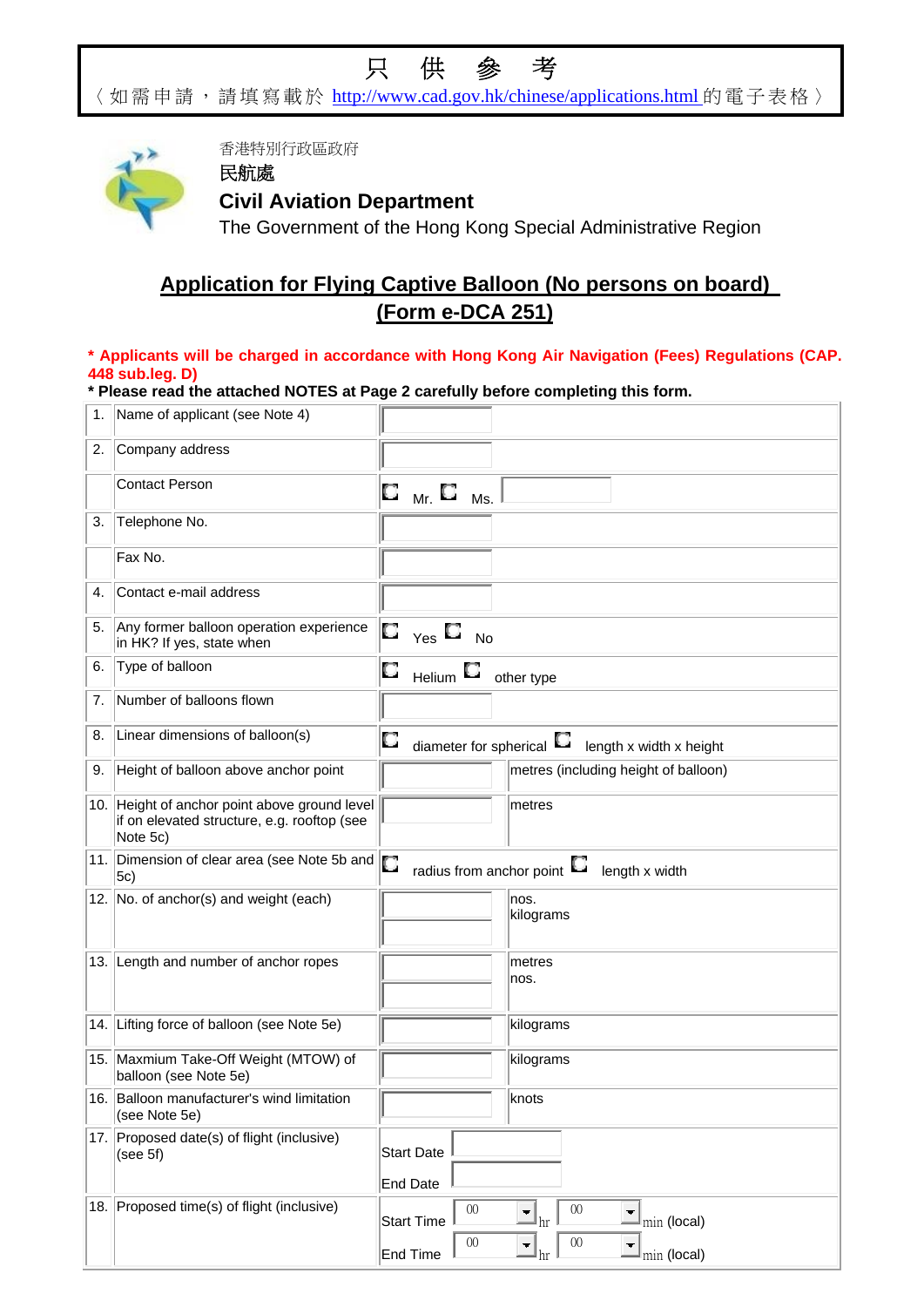| 19. Precise location of flight (see Note 5a &<br>$ 5f\rangle$         |   |                                        |
|-----------------------------------------------------------------------|---|----------------------------------------|
| 20. Purpose of flight (see Note 5h)                                   | О | advertising                            |
|                                                                       | O | community promotion                    |
|                                                                       |   | aerial photographies                   |
|                                                                       |   | others (specify)                       |
| 21. Is the flight for hire or reward (see Note<br>5g)                 | О | $_{\mathsf{Yes}} \, \Box$<br><b>No</b> |
| 22. Is the balloon capable of carrying<br>passenger(s)? (See Note 5h) |   | О<br>No<br>Yes                         |



香港特別行政區政府

### 民航處 **Civil Aviation Department**

The Government of the Hong Kong Special Administrative Region

**NOTES** *The following Notes are provided for guidance only.* 

#### 1. **The fee for each application is \$1,470.**

Payment shall be made at the time of application and may be made by one of the following methods: a) crossed cheque payable to 'The Government of the Hong Kong Special Administrative Region'; b) bank draft in Hong Kong Dollars (HK\$) in favour of 'The Government of the Hong Kong Special Administrative Region' and drawn on a bank located in Hong Kong; or c) bank transfer to: Bank Name The Hongkong and Shanghai Banking Corp Ltd Bank Address No. 1 Queen's Road Central, Hong Kong Swift Code HSBC-HKHH-HKH Bank Account No. 002-268126-008 Bank Account Name The Government of the Hong Kong Special Administrative Region Treasury No. 1 Collection Account (Attn. Civil Aviation Department) Payment Details Please quote this application. 2. If payment is by crossed cheque or bank draft, (a) or (b) above, they shall be sent by post to: Chief (Operations and Personnel), Air Traffic Management Division, Civil Aviation Department, Air Traffic Control Complex,

1 Control Tower Road, Hong Kong International Airport, Lantau, Hong Kong.

If payment is by bank transfer, (c) above, the receipt may be sent by fax to no. 2910 0186, or by post to the above address. For overseas transfer, please include enough bank charges and tender exact amount in Hong Kong Dollars to avoid any underpayment due to exchange difference and any deduction made by your appointed bank in Hong Kong.

3. The application form and all relevant information should reach the Civil Aviation Department (CAD) **at least 14 working days prior to the date of the proposed balloon flight**. Applications received after this deadline will not be processed in time. Depending on the particular circumstances of the proposed balloon operation, extra time may be required for processing of the application.

4. The applicant is normally the operator of the balloon, or the Company itself.

5. The following supporting documents shall be submitted to the following email address: balloon@cad.gov.hk in addition to the e-Form application. These documents shall either be in pdf or Word format for text files, and pdf or jpeg format for photo files. Incomplete or insufficient information may delay the application process.

a) Photographs and/or maps showing the location of the proposed balloon flight and the adjacent area.

b) Scaled site plan showing the locations of the anchors and the clear area, with the dimension of the clear area precisely marked.

c) Elevation or cross sectional plan showing that the cable swept path(s) of the balloon will remain clear of any structures or nearby road traffic and method to secure the balloon.

d) Description of measures to ensure that the clear area would not be accessible by the public (such as area being fenced off or guarded).

e) Specification of the balloon.

f) A letter from the owner or management company of the land authorising the use of the location for flying a captive balloon. g) If the flight is for hire or reward, the operator is also required to submit an Application for Permission to Operate Non-Schedule Services (DCA122) obtainable at the following site:

http://www.cad.gov.hk/application/DCA%20122.pdf.

h) For balloon capable of carrying passengers, the operator is required to provide a copy of the insurance certificate showing that the balloon carries appropriate insurance cover for any accident, incident or occurrence in compliance with the requirements set out in the Civil Aviation (Insurance) Order.